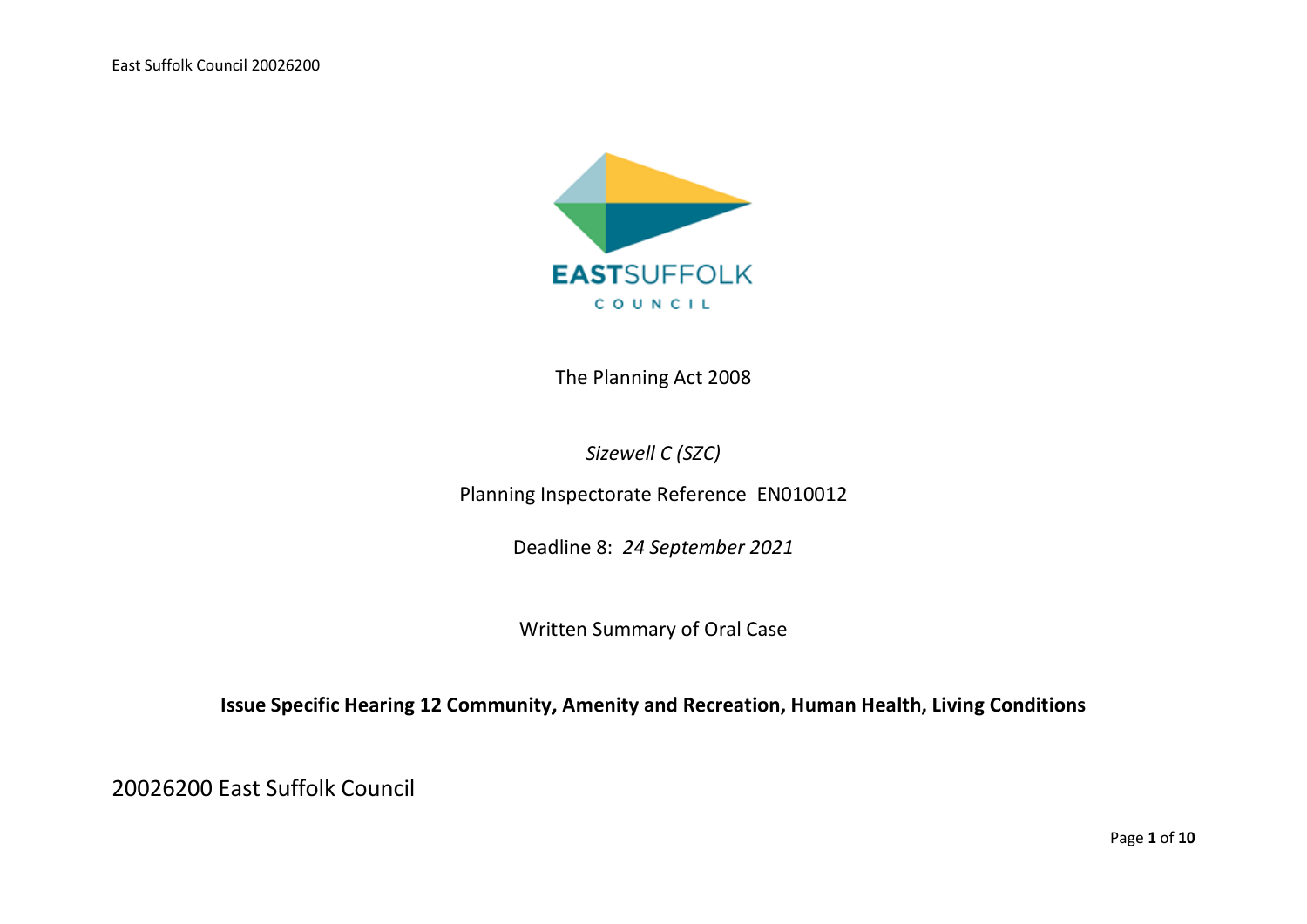| Issue Specific Hearing 12 (ISH12) on Community, Amenity and Recreation, Human Health, Living Conditions |                                                                                                                       |
|---------------------------------------------------------------------------------------------------------|-----------------------------------------------------------------------------------------------------------------------|
| <b>Agenda Item</b>                                                                                      | <b>East Suffolk Council Submissions</b>                                                                               |
| 1. Introductions                                                                                        | Speakers on behalf of East Suffolk Council:                                                                           |
|                                                                                                         |                                                                                                                       |
|                                                                                                         | Andrew Tait QC                                                                                                        |
|                                                                                                         | Mark Kemp, Environmental Protection Officer (Noise), ESC                                                              |
|                                                                                                         |                                                                                                                       |
| 2. Community, Amenity and                                                                               | (i) Community Safety - Policing of development through construction and operation of the proposed                     |
| <b>Recreational Impacts</b>                                                                             | development.                                                                                                          |
| (i) Community Safety - Policing of                                                                      |                                                                                                                       |
| development through construction                                                                        | ESC has agreed mitigation in the form of a £1,601,960 towards Community Safety in our Public Services Resilience      |
| and operation of the proposed                                                                           | Fund which is secured in Schedule 5 of the draft Deed of Obligation [REP7-040]. ESC is confident that this mitigation |
| development.                                                                                            | will enable us to work with a range of partners including SCC, the police and community groups to promote             |
| (ii) Progress on Community                                                                              | cohesion, improve the integration of workers, reduce community tensions, and mitigate any potential risks to          |
| <b>Cohesion and Community Safety</b>                                                                    | community safety. .                                                                                                   |
| identified in the Local Impact                                                                          | (ii) Progress on Community Cohesion and Community Safety identified in the Local Impact Report and Statement          |
| Report and Statement of Common                                                                          | of Common Ground                                                                                                      |
| Ground                                                                                                  | ESC has agreed with the Applicant that the potential impacts on community safety arising from the project and         |
| (iii) Timing of provision of                                                                            | have agreed appropriate mitigation in the form of the Public Services Resilience Fund payment to ESC of               |
| accommodation campus,                                                                                   | £1,601,960 over the course of the construction period which will be used as detailed above. ESC is therefore          |
| associated health and welfare                                                                           | satisfied that appropriate mitigation has been secured to address concerns highlighted in the LIR (Chapter 28)        |
| facilities and caravan park                                                                             | [REP1-045], and SoCG [REP3-031]. The updated SoCG submitted at Deadline 8 demonstrates that common ground             |
| (iv) Assessment of displacement of                                                                      | has been agreed in this area.                                                                                         |
| visitors and additional visitors to                                                                     |                                                                                                                       |
| amenity and recreational areas                                                                          | (iii) Timing of provision of accommodation campus, associated health and welfare facilities and caravan park          |
| including the AONB                                                                                      |                                                                                                                       |
| (v) Assessment of amenity and                                                                           | The current delivery strategy for the caravan park and accommodation campus is governed by Schedule 3 of the          |
| recreational effects on the AONB                                                                        | Deed of Obligation, with the provision for reasonable endeavours to comply with the indicative timetable in the       |
|                                                                                                         | Implementation Plan [REP2-044]. There is also provision for the payment of a contingency fund to ESC in the event     |
|                                                                                                         | that the caravan park and/or accommodation campus are not provided by certain agreed trigger points.                  |
|                                                                                                         |                                                                                                                       |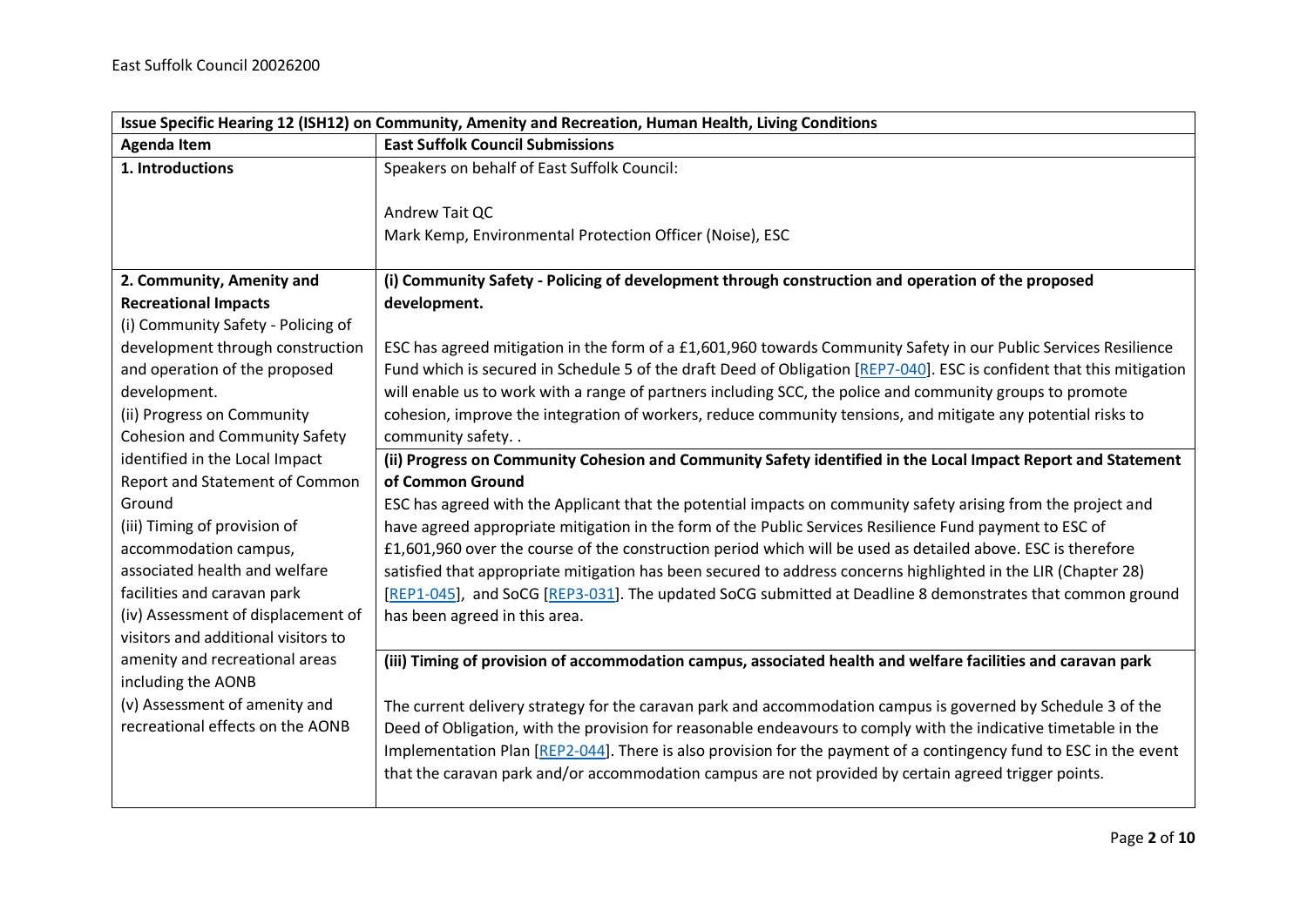| In addition to the reasonable endeavours and contingency fund, the Applicant has committed to a requirement in<br>the Deed of Obligation to have completed the caravan park within 3 months of the Workforce Survey reporting                                                                                                                                                                                                                                                                                                          |
|----------------------------------------------------------------------------------------------------------------------------------------------------------------------------------------------------------------------------------------------------------------------------------------------------------------------------------------------------------------------------------------------------------------------------------------------------------------------------------------------------------------------------------------|
| more than 850 non-home based workers [REP7-057 at paragraph 1.5.18]. That requirement should be included in                                                                                                                                                                                                                                                                                                                                                                                                                            |
| the Deed or Obligation or the DCO. An equivalent requirement should be included in the Deed or the DCO, obliging                                                                                                                                                                                                                                                                                                                                                                                                                       |
| the undertaker to deliver the accommodation campus by certain trigger points.                                                                                                                                                                                                                                                                                                                                                                                                                                                          |
| In the event that the caravan park and/or campus are not completed by the specified triggers, the undertaker will<br>be obliged to make the agreed financial contributions through the contingency fund, but it should be clear that the<br>payment of that fund will not release the undertaker from the continuing obligation to deliver the caravan site and<br>accommodation campus.                                                                                                                                               |
| Furthermore, the Deed should include an appropriate mechanism and strategy for dealing with any likely delay in<br>the delivery of the accommodation to allow for advance planning for temporary alternative measures until such<br>time as the accommodation is provided by the undertaker.                                                                                                                                                                                                                                           |
|                                                                                                                                                                                                                                                                                                                                                                                                                                                                                                                                        |
| (iv) Assessment of displacement of visitors and additional visitors to amenity and recreational areas including<br>the AONB                                                                                                                                                                                                                                                                                                                                                                                                            |
| A payment of £150,000 on first occupation of the campus into the RAMS (Recreational Disturbance Avoidance<br>Mitigation Strategy) is agreed between ESC and the Applicant and is included in Schedule 11 of the draft Deed of<br>Obligation. This will be used by ESC in mitigating the in-combination recreational disturbance impacts specifically<br>linked to the temporary accommodation campus. The purposes of this contribution have now been agreed as set<br>out in the Deed of Obligation at 7.2 of Schedule 11 [REP7-040]. |
| European Sites Mitigation Measures are included in Schedule 11 of the draft Deed to reduce the impacts of<br>additional recreational disturbance associated with Sizewell C. The breakdown of sums has not yet been agreed<br>and they are not included in the draft Deed, but a total payment is included as not exceeding £1,500,000. ESC                                                                                                                                                                                            |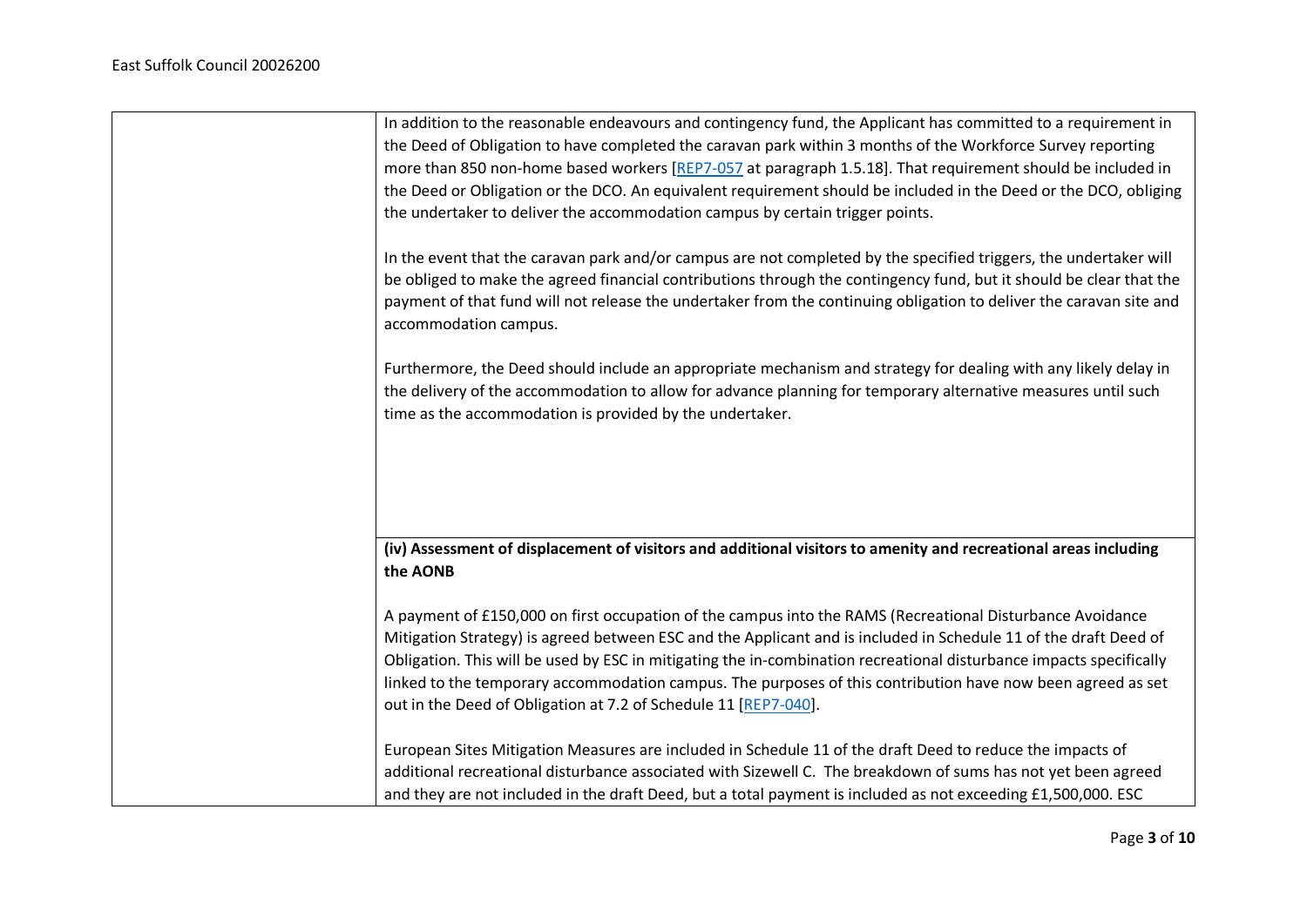|                                        | awaits confirmation from Natural England that those sums are considered adequate to address impacts on                                                                                                                     |
|----------------------------------------|----------------------------------------------------------------------------------------------------------------------------------------------------------------------------------------------------------------------------|
|                                        | European sites.                                                                                                                                                                                                            |
|                                        |                                                                                                                                                                                                                            |
|                                        | (v) Assessment of amenity and recreational effects on the AONB                                                                                                                                                             |
|                                        |                                                                                                                                                                                                                            |
|                                        | The Applicant's assessments have identified construction noise as a factor contributing to the significant adverse                                                                                                         |
|                                        | effects on the amenity and tranquillity of the AONB. However, there are limited options for mitigation. This is why                                                                                                        |
|                                        | ESC are seeking lower construction noise thresholds in the CoCP.                                                                                                                                                           |
|                                        |                                                                                                                                                                                                                            |
|                                        | While ESC does not fully agree with the Applicant's assessment of the impacts of the Project on the amenity and                                                                                                            |
|                                        | recreational value of the AONB, it has negotiated a payment of £12m for the Natural Environment Improvement<br>Fund, which is secured through Schedule 11 of the Deed of Obligation. ESC is, satisfied that the mitigating |
|                                        | measures included in the draft Deed of Obligation, subject to agreement by NE that they are content with the                                                                                                               |
|                                        | figures, are sufficient and necessary and will address the identified effects. ESC particularly welcomes the proposal                                                                                                      |
|                                        | for an element (percentage not yet agreed) of the Natural Environment Improvement Fund to be ring-fenced for                                                                                                               |
|                                        | spending in the AONB (see paragraph 2.3 of Schedule 11 to the Deed).                                                                                                                                                       |
| 3. Potential Adverse effects on        | (i) Night-time rail operation                                                                                                                                                                                              |
| <b>Human Health and Living</b>         |                                                                                                                                                                                                                            |
| <b>Conditions of Residents through</b> | ESC supports the rail freight strategy as part of wider aspiration to reduce HGV traffic on wider network, provided                                                                                                        |
| construction and operation             | the Applicant does all that is practicable to reduce the impacts of rail noise and vibration.                                                                                                                              |
| (i) Night-time rail operation          |                                                                                                                                                                                                                            |
| (ii) Saturday working at the           | ESC considers that, at present it is premature for the noise strategy to fall back at this stage on the last resort of                                                                                                     |
| <b>Associated Development Sites</b>    | insulation. The draft RNMS [AS-258] should contain a commitment to continuing the exploration of all forms of                                                                                                              |
| (iii) Whether extent of construction   | mitigation. We understand the Applicant proposes to update the strategy to ensure the process of exploring                                                                                                                 |
| period and rural nature of the         | mitigation options continues and that appropriate outcomes are secured.                                                                                                                                                    |
| location has properly assessed         |                                                                                                                                                                                                                            |
| health impacts of construction and     |                                                                                                                                                                                                                            |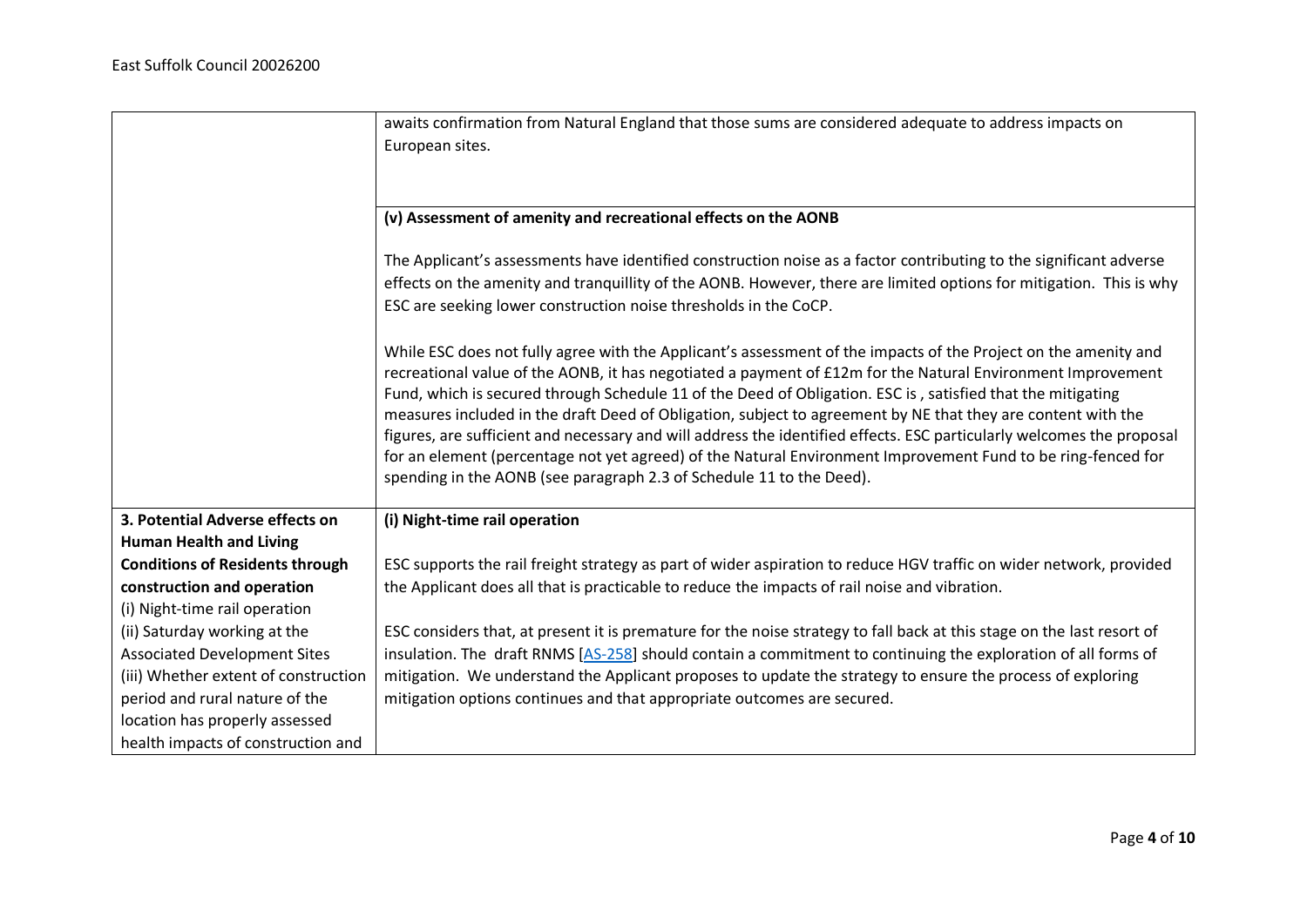| associated activities including  | In respect of the Sleep Disturbance Assessment (AS-257), the WHO sleep disturbance criteria is 45dB LAmax. The                |
|----------------------------------|-------------------------------------------------------------------------------------------------------------------------------|
| traffic                          | Applicant's LOAEL is 60dB LAmax external, which gives an internal level of 45dB following the general acoustic                |
| (iv) How has regard been paid to | principle of -15dB for an open window.                                                                                        |
| the protection of residential    |                                                                                                                               |
| gardens from construction        | The SOAEL is 80dB LAmax which was the point at which the NMS was to be implemented. ESC was concerned that                    |
| activities, and the subsequent   | there was a gap between the effect of mitigation and minimisation at LOAEL and SOAEL if noise insulation was only             |
| operation of the site            | provided at SOAEL. The Applicant has now offered to implement the at the EIA significance level of 70dB LAmax as              |
|                                  | an external level (i.e. an internal level of 45dB). This is welcomed, albeit ESC notes that properties subject to noise       |
|                                  | between 60dB LAmax and 70dB LAmax (LOAEL and EIA significance) would have to keep windows closed to achieve                   |
|                                  | the internal 45dB LAmax and meet the WHO sleep disturbance criteria. The only way to avoid that would be to                   |
|                                  | provide every property withing that bracket with mechanical ventilation/cooling so they would have the option to              |
|                                  | keep their windows closed during warmer summer months in order to reduce the rail noise.                                      |
|                                  |                                                                                                                               |
|                                  | On balance, ESC consider the Applicant's assessment to be justified however ESC's preference remains for the NMS              |
|                                  | to be implemented at LOAEL or that consideration be given to the provision of mechanical ventilation between                  |
|                                  | LOAEL and EIA significance.                                                                                                   |
|                                  |                                                                                                                               |
|                                  | ESC maintains that despite agreement to the LOAEL and SOAEL the Applicant should provide mitigation as far as                 |
|                                  | reasonably possible to minimise rail noise and vibration impacts.                                                             |
|                                  |                                                                                                                               |
|                                  | (ii) Saturday working at the Associated Development Sites                                                                     |
|                                  | As noted in ESC's 2 <sup>nd</sup> round of ExA Q's [REP7-116] and at ISH8 [REP7-112] the inclusion of construction working on |
|                                  | Saturday Afternoon at the Associated Development (AD) sites gives rise to Significant Adverse effects. ESC                    |
|                                  | considers that unless the Applicant can justify construction operations on the AD sites into Saturday afternoons              |
|                                  | then they should avoid working at these times.                                                                                |
|                                  |                                                                                                                               |
|                                  | The commitment in the CoCP, Part C on the AD sites, paragraph 1.1.6, to avoid Saturday afternoon working hours                |
|                                  | "where possible" is a welcome starting point [REP7-038]. The Applicant's response to NV2.1 [REP7-054] explains                |
|                                  | that Saturday afternoon working will usually be limited to maintenance. This should be reflected in the CoCP as the           |
|                                  | starting point, with departures only when justified under the bespoke mechanism/COPA19740 process.                            |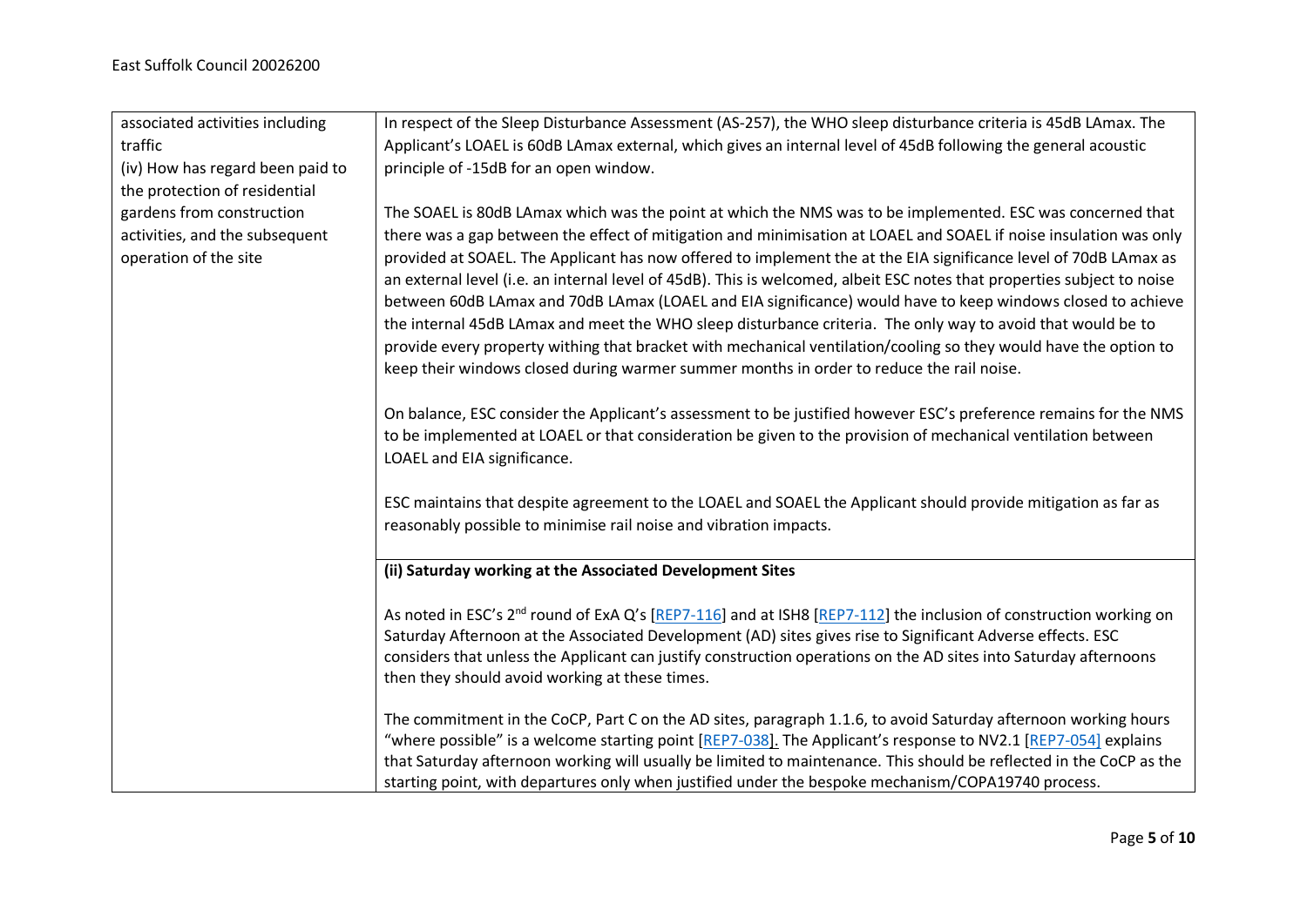**(iii) Whether extent of construction period and rural nature of the location has properly assessed health impacts of construction and associated activities including traffic**

Noise: Given the long working extended duration of the construction works, ESC considers that lower construction noise thresholds should be aligned with the criteria in Annex E5 of BS5228-1 for long projects involving substantial earth moving works (primarily because of the evening levels provided by this part of the standard, and in recognition of the high sensitivity of this part of the day in a rural residential environment). ESC has also requested that the Applicant consider the adoption of lower construction noise thresholds in the NMS for dwellings predicted to be affected by noise from long term construction on the Main Development Site. Currently the NMS criteria are set to avoid SOAEL and ESC maintains that it would be appropriate to reduce the threshold of implementation to a lower level as has been done for Rail Noise in recognition of the sensitivity of the area and length of construction period.

ESC has accepted the preliminary noise and vibration assessments in relation to construction on the basis these will be significantly refreshed further down the line when more detail is known/agreed. These assessments will be refreshed prior to commencement and as part of the implementation of the NMS once more detailed information has been made available. Construction noise is proposed primarily to be controlled through a bespoke approvals process that will require detailed assessment of the impact of noise and vibration in order to inform Best Practicable Means (BPM) mitigation to ensure noise is kept as low as is reasonably practicable. ESC wish to ensure that appropriate COPA1974 powers are retained. It is noted that under the CoCP there is brief reference to ESC retaining powers under section 60 of the Control of Pollution Act 1974. The reference should be expanded to more explicitly refer to the power to serve notices imposing requirements as to the way in which works are carried out, which is subject to a right of appeal by the recipient. A person who contravenes the requirements of a section 60 notice will be guilty of an offence under section 60. This means that where the requirements of a section 60 notice reflect the measures set out in an approved bespoke mitigation plan, those requirements would be enforceable under section 60 of the Control of Pollution Act 1974 as well as under the DCO. ESC will continue to discuss appropriate wording in the CoCP to ensure that it adequately reflects this process.

Air Quality: ESC is satisfied that the extent of the construction period and rural nature have been considered in the air quality assessment of construction activities and associated traffic. The Applicant has demonstrated that with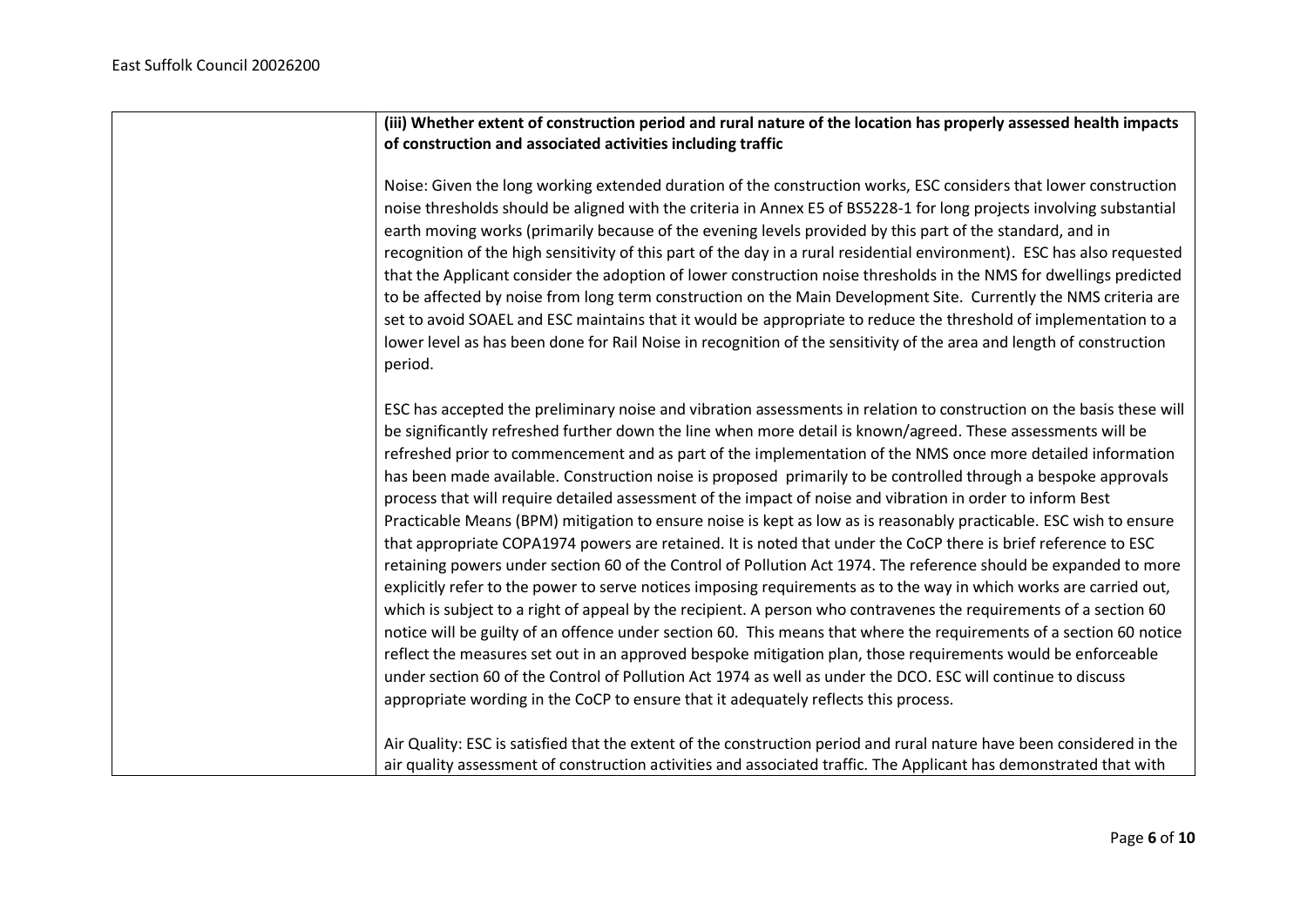| suitable dust mitigation and emission standard controls there is no significant risk of air quality objective (AQO)<br>exceedances.                                                                                                                                                                                                                                                                                                                                                                                                                                                                                                                                                                                                                                                                                              |
|----------------------------------------------------------------------------------------------------------------------------------------------------------------------------------------------------------------------------------------------------------------------------------------------------------------------------------------------------------------------------------------------------------------------------------------------------------------------------------------------------------------------------------------------------------------------------------------------------------------------------------------------------------------------------------------------------------------------------------------------------------------------------------------------------------------------------------|
| The dust control and mitigation measures set out within the Code of Construction Practice (CoCP) and Outline Dust<br>Management Plan (ODMP) are considered acceptable. However, there is uncertainty on exact construction activity<br>locations and consequently whether mitigation will be sufficient in these areas. To address ESC's concerns, the<br>Applicant has agreed to submit a dust monitoring and management plan (DMMP) which will require approval by<br>ESC. The requirement in respect of the DMMP at paragraph 4.1.3 of the CoCP must ensure that the DMMP is<br>approved prior to commencement of works (as per the drafting for noise mitigation at paragraph 3.1.3 of the<br>CoCP). The Applicant committed to this at ISH8 but the wording of the CoCP is yet to be updated to reflect that<br>commitment. |
| (iv) How has regard been paid to the protection of residential gardens from construction activities, and the<br>subsequent operation of the site                                                                                                                                                                                                                                                                                                                                                                                                                                                                                                                                                                                                                                                                                 |
| Noise: Construction noise is primarily assessed in terms of external levels outside dwellings, which would generally<br>include residential gardens around dwellings. The NMS provides a backstop protection of exceedances of the<br>SOAEL within dwellings in the form of noise insulation to dwellings but not gardens. Therefore, ESC is seeking<br>lower construction noise thresholds in the CoCP and powers under the bespoke approval process to ensure that<br>the Applicant is using Best Practicable Means at all times to reduce any noise impacts to an absolute minimum.                                                                                                                                                                                                                                           |
| In relation to operational noise ESC maintains that the appropriate sound level for the operational station is a<br>rating level of 35dB. ESC considers that this will provide a greater measure of protection to noise sensitive<br>receptors (including residential gardens) than the currently unsecured sound level suggested by the Applicant and<br>our justification for this has been fully stated at ISH8 and submitted at D7 [REP7-112].                                                                                                                                                                                                                                                                                                                                                                               |
| Air Quality: ESC is satisfied with the methodology used to estimate particulate matter concentrations at human<br>health receptors, including gardens, and also dust nuisance through dust soiling. Detailed mitigation measures will<br>be set out in the DMMP which will require approval by ESC.                                                                                                                                                                                                                                                                                                                                                                                                                                                                                                                              |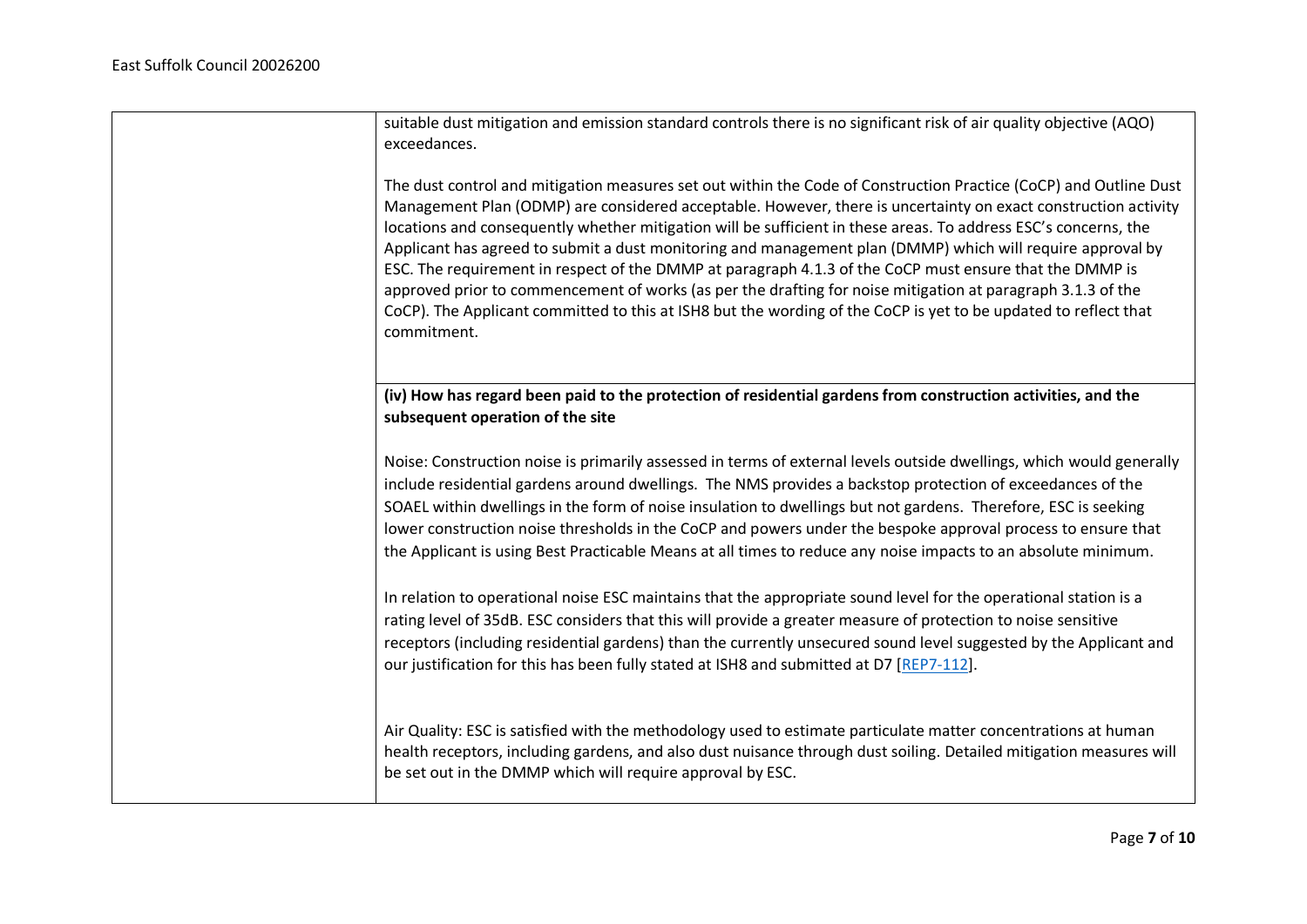| 4. Effects on Public Rights of Way                         | (i) Suffolk Coastal Path                                                                                               |
|------------------------------------------------------------|------------------------------------------------------------------------------------------------------------------------|
| and Non-Motorised Users and                                | No comment.                                                                                                            |
| understanding of implications for<br>people with protected | (ii) Bridleway 19                                                                                                      |
| characteristics                                            |                                                                                                                        |
| (i) Suffolk Coastal Path                                   | No comment.                                                                                                            |
| (ii) Bridleway 19                                          |                                                                                                                        |
| (iii) B1122 in the early years                             | (iii) B1122 in the early years                                                                                         |
| (iv) Other Rights of Way                                   |                                                                                                                        |
|                                                            | No comment.                                                                                                            |
|                                                            | (iv) Other Rights of Way                                                                                               |
|                                                            |                                                                                                                        |
|                                                            | No comment.                                                                                                            |
| 5. Cumulative Impacts on Health                            | (i) Suitability of assessment and understanding of the broader effects on health and well being including any          |
| and Well Being                                             | affects of economic displacement and provision of social care and community health provision                           |
| (i) Suitability of assessment and                          |                                                                                                                        |
| understanding of the broader                               | No comment.                                                                                                            |
| effects on health and well-being                           |                                                                                                                        |
| including any affects of economic                          |                                                                                                                        |
| displacement and provision of                              |                                                                                                                        |
| social care and community health                           |                                                                                                                        |
| provision                                                  | (ii) Whether a sufficiently holistic view has been taken to bring together an understanding of the cross-topic         |
| (ii) Whether a sufficiently holistic                       | concerns on health and wellbeing and as such sufficient/appropriate mitigation has been identified                     |
| view has been taken to bring                               |                                                                                                                        |
| together an understanding of the                           | ESC's primary role in this area is only linked to assessment of noise impacts and air quality. It is for others to use |
| cross-topic concerns on health and                         | those assessments / outcomes to address concerns re: health and well-being.                                            |
| well-being and as such                                     |                                                                                                                        |
| sufficient/appropriate mitigation                          |                                                                                                                        |
| has been identified                                        |                                                                                                                        |
| 6. Monitoring and Controls                                 | (i) Latest position on Community Fund, Public Services Resilience Fund and Natural Environment Funds                   |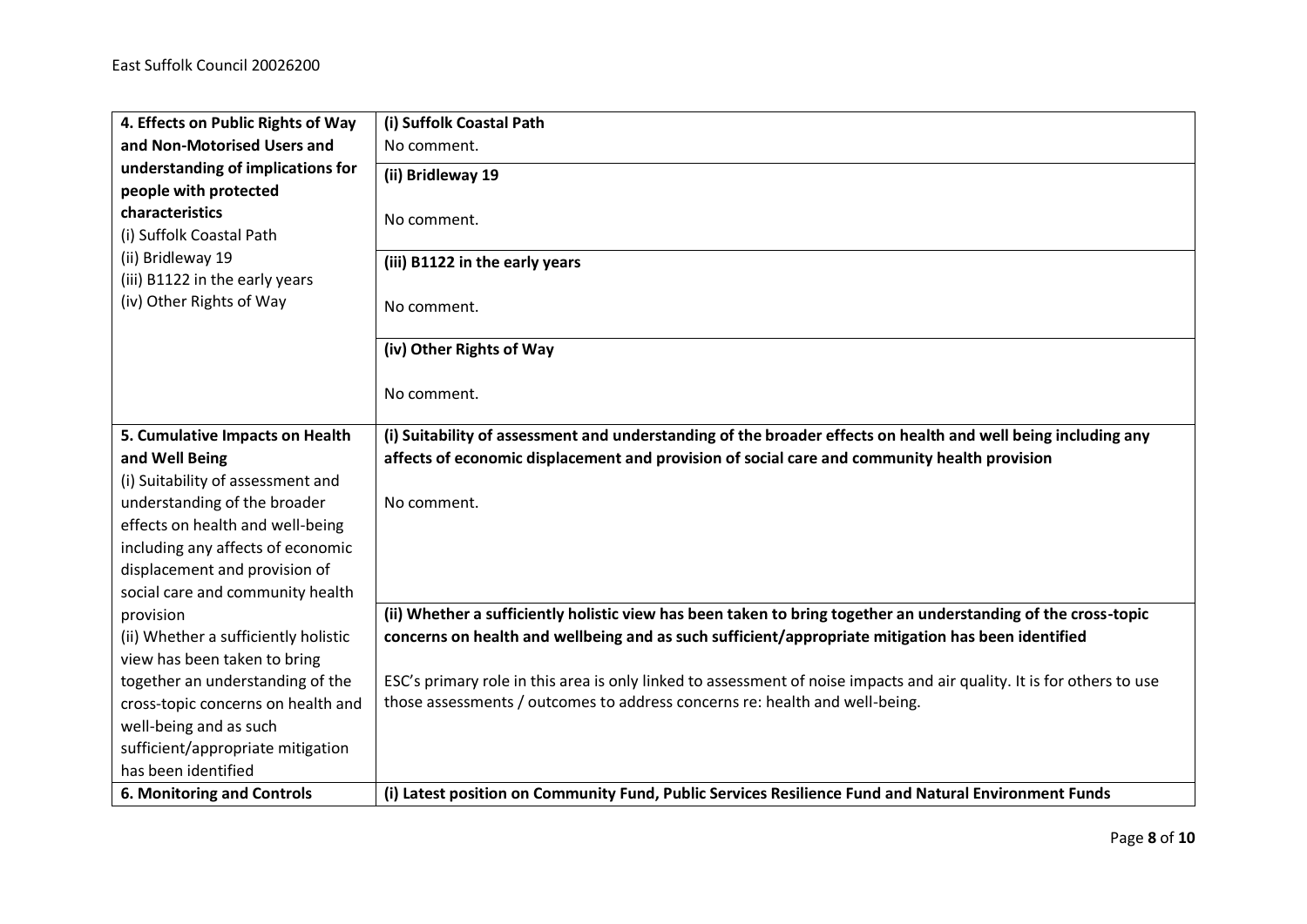| Community Fund: ESC has agreed the magnitude of the Community Fund (Schedule 14) as £23 million total during<br>Fund, Public Services Resilience<br>the construction period. It will be paid to and facilitated by the Suffolk Community Foundation; ESC will be<br><b>Fund and Natural Environment</b><br>represented on the Panel (2 representatives) which will be the decision-making body that administers the Fund.<br>Funds<br>Public Services Resilience Fund: ESC has agreed the magnitude of our element of the public services resilience<br>fund (Schedule 5), it is primarily focused on community safety resilience measures and will be applied towards<br>commissioning and/or delivery of the Local Community Safety Measures approved by the Community Safety<br>Working Group. Sum agreed is £1,601,960 during the construction period.<br>Natural Environment Fund: ESC has agreed the overall magnitude of the Natural Environment Improvement Fund<br>of up to £12million. There are also two posts agreed - one to be hosted by ESC - Sizewell C Natural Environment<br>Implementation Manager, and one hosted by the SCHAONB - Natural Environment Improvement Project Officer. In<br>addition, the Applicant is going to form an Environment Trust for during the operational years of the project<br>(minimum 60 years) and will pay £1.5 million a year into that Trust during construction and first 20 years of<br>operation and £0.75 million a year for the remaining operational phase (referenced in a response to ExA Second<br>questions - LI.2.2 [REP7-049]- 'It is also worth noting that SZC Co. has agreed the scale of the Environment Trust,<br>which will be secured separately to the Deed of Obligation. SZC Co. continues to work with the Councils and other<br>stakeholders to finalise the detail (which will be secured through a separate legal agreement) including matters<br>relating to governance. The Trust will have available to it £1.5 million per year of construction and the first 20 years<br>of operation, and £0.75 million per year of the remaining operational phase. Further details will be provided to the<br>community in the coming few months.)' ESC welcome this as an aspect of corporate social responsibility. Schedule<br>11 of the draft Deed on Natural Environment also includes a payment into the Recreational Disturbance Avoidance<br>Mitigation Strategy (RAMS) of £150,000 to be used by ESC in mitigating the in-combination recreational<br>disturbance impacts specifically linked to the temporary accommodation campus. The Schedule also includes a<br>Land Management and Skills Scheme, Farmland Bird Support Measures, European Sites Mitigation Measures, |
|--------------------------------------------------------------------------------------------------------------------------------------------------------------------------------------------------------------------------------------------------------------------------------------------------------------------------------------------------------------------------------------------------------------------------------------------------------------------------------------------------------------------------------------------------------------------------------------------------------------------------------------------------------------------------------------------------------------------------------------------------------------------------------------------------------------------------------------------------------------------------------------------------------------------------------------------------------------------------------------------------------------------------------------------------------------------------------------------------------------------------------------------------------------------------------------------------------------------------------------------------------------------------------------------------------------------------------------------------------------------------------------------------------------------------------------------------------------------------------------------------------------------------------------------------------------------------------------------------------------------------------------------------------------------------------------------------------------------------------------------------------------------------------------------------------------------------------------------------------------------------------------------------------------------------------------------------------------------------------------------------------------------------------------------------------------------------------------------------------------------------------------------------------------------------------------------------------------------------------------------------------------------------------------------------------------------------------------------------------------------------------------------------------------------------------------------------------------------------------------------------------------------------------------------------------------------------------------------------------------------------------------------------------------------------------------------------------------------------------------------------------------|
|                                                                                                                                                                                                                                                                                                                                                                                                                                                                                                                                                                                                                                                                                                                                                                                                                                                                                                                                                                                                                                                                                                                                                                                                                                                                                                                                                                                                                                                                                                                                                                                                                                                                                                                                                                                                                                                                                                                                                                                                                                                                                                                                                                                                                                                                                                                                                                                                                                                                                                                                                                                                                                                                                                                                                              |
|                                                                                                                                                                                                                                                                                                                                                                                                                                                                                                                                                                                                                                                                                                                                                                                                                                                                                                                                                                                                                                                                                                                                                                                                                                                                                                                                                                                                                                                                                                                                                                                                                                                                                                                                                                                                                                                                                                                                                                                                                                                                                                                                                                                                                                                                                                                                                                                                                                                                                                                                                                                                                                                                                                                                                              |
|                                                                                                                                                                                                                                                                                                                                                                                                                                                                                                                                                                                                                                                                                                                                                                                                                                                                                                                                                                                                                                                                                                                                                                                                                                                                                                                                                                                                                                                                                                                                                                                                                                                                                                                                                                                                                                                                                                                                                                                                                                                                                                                                                                                                                                                                                                                                                                                                                                                                                                                                                                                                                                                                                                                                                              |
|                                                                                                                                                                                                                                                                                                                                                                                                                                                                                                                                                                                                                                                                                                                                                                                                                                                                                                                                                                                                                                                                                                                                                                                                                                                                                                                                                                                                                                                                                                                                                                                                                                                                                                                                                                                                                                                                                                                                                                                                                                                                                                                                                                                                                                                                                                                                                                                                                                                                                                                                                                                                                                                                                                                                                              |
|                                                                                                                                                                                                                                                                                                                                                                                                                                                                                                                                                                                                                                                                                                                                                                                                                                                                                                                                                                                                                                                                                                                                                                                                                                                                                                                                                                                                                                                                                                                                                                                                                                                                                                                                                                                                                                                                                                                                                                                                                                                                                                                                                                                                                                                                                                                                                                                                                                                                                                                                                                                                                                                                                                                                                              |
|                                                                                                                                                                                                                                                                                                                                                                                                                                                                                                                                                                                                                                                                                                                                                                                                                                                                                                                                                                                                                                                                                                                                                                                                                                                                                                                                                                                                                                                                                                                                                                                                                                                                                                                                                                                                                                                                                                                                                                                                                                                                                                                                                                                                                                                                                                                                                                                                                                                                                                                                                                                                                                                                                                                                                              |
|                                                                                                                                                                                                                                                                                                                                                                                                                                                                                                                                                                                                                                                                                                                                                                                                                                                                                                                                                                                                                                                                                                                                                                                                                                                                                                                                                                                                                                                                                                                                                                                                                                                                                                                                                                                                                                                                                                                                                                                                                                                                                                                                                                                                                                                                                                                                                                                                                                                                                                                                                                                                                                                                                                                                                              |
|                                                                                                                                                                                                                                                                                                                                                                                                                                                                                                                                                                                                                                                                                                                                                                                                                                                                                                                                                                                                                                                                                                                                                                                                                                                                                                                                                                                                                                                                                                                                                                                                                                                                                                                                                                                                                                                                                                                                                                                                                                                                                                                                                                                                                                                                                                                                                                                                                                                                                                                                                                                                                                                                                                                                                              |
|                                                                                                                                                                                                                                                                                                                                                                                                                                                                                                                                                                                                                                                                                                                                                                                                                                                                                                                                                                                                                                                                                                                                                                                                                                                                                                                                                                                                                                                                                                                                                                                                                                                                                                                                                                                                                                                                                                                                                                                                                                                                                                                                                                                                                                                                                                                                                                                                                                                                                                                                                                                                                                                                                                                                                              |
|                                                                                                                                                                                                                                                                                                                                                                                                                                                                                                                                                                                                                                                                                                                                                                                                                                                                                                                                                                                                                                                                                                                                                                                                                                                                                                                                                                                                                                                                                                                                                                                                                                                                                                                                                                                                                                                                                                                                                                                                                                                                                                                                                                                                                                                                                                                                                                                                                                                                                                                                                                                                                                                                                                                                                              |
|                                                                                                                                                                                                                                                                                                                                                                                                                                                                                                                                                                                                                                                                                                                                                                                                                                                                                                                                                                                                                                                                                                                                                                                                                                                                                                                                                                                                                                                                                                                                                                                                                                                                                                                                                                                                                                                                                                                                                                                                                                                                                                                                                                                                                                                                                                                                                                                                                                                                                                                                                                                                                                                                                                                                                              |
|                                                                                                                                                                                                                                                                                                                                                                                                                                                                                                                                                                                                                                                                                                                                                                                                                                                                                                                                                                                                                                                                                                                                                                                                                                                                                                                                                                                                                                                                                                                                                                                                                                                                                                                                                                                                                                                                                                                                                                                                                                                                                                                                                                                                                                                                                                                                                                                                                                                                                                                                                                                                                                                                                                                                                              |
|                                                                                                                                                                                                                                                                                                                                                                                                                                                                                                                                                                                                                                                                                                                                                                                                                                                                                                                                                                                                                                                                                                                                                                                                                                                                                                                                                                                                                                                                                                                                                                                                                                                                                                                                                                                                                                                                                                                                                                                                                                                                                                                                                                                                                                                                                                                                                                                                                                                                                                                                                                                                                                                                                                                                                              |
|                                                                                                                                                                                                                                                                                                                                                                                                                                                                                                                                                                                                                                                                                                                                                                                                                                                                                                                                                                                                                                                                                                                                                                                                                                                                                                                                                                                                                                                                                                                                                                                                                                                                                                                                                                                                                                                                                                                                                                                                                                                                                                                                                                                                                                                                                                                                                                                                                                                                                                                                                                                                                                                                                                                                                              |
|                                                                                                                                                                                                                                                                                                                                                                                                                                                                                                                                                                                                                                                                                                                                                                                                                                                                                                                                                                                                                                                                                                                                                                                                                                                                                                                                                                                                                                                                                                                                                                                                                                                                                                                                                                                                                                                                                                                                                                                                                                                                                                                                                                                                                                                                                                                                                                                                                                                                                                                                                                                                                                                                                                                                                              |
|                                                                                                                                                                                                                                                                                                                                                                                                                                                                                                                                                                                                                                                                                                                                                                                                                                                                                                                                                                                                                                                                                                                                                                                                                                                                                                                                                                                                                                                                                                                                                                                                                                                                                                                                                                                                                                                                                                                                                                                                                                                                                                                                                                                                                                                                                                                                                                                                                                                                                                                                                                                                                                                                                                                                                              |
|                                                                                                                                                                                                                                                                                                                                                                                                                                                                                                                                                                                                                                                                                                                                                                                                                                                                                                                                                                                                                                                                                                                                                                                                                                                                                                                                                                                                                                                                                                                                                                                                                                                                                                                                                                                                                                                                                                                                                                                                                                                                                                                                                                                                                                                                                                                                                                                                                                                                                                                                                                                                                                                                                                                                                              |
|                                                                                                                                                                                                                                                                                                                                                                                                                                                                                                                                                                                                                                                                                                                                                                                                                                                                                                                                                                                                                                                                                                                                                                                                                                                                                                                                                                                                                                                                                                                                                                                                                                                                                                                                                                                                                                                                                                                                                                                                                                                                                                                                                                                                                                                                                                                                                                                                                                                                                                                                                                                                                                                                                                                                                              |
|                                                                                                                                                                                                                                                                                                                                                                                                                                                                                                                                                                                                                                                                                                                                                                                                                                                                                                                                                                                                                                                                                                                                                                                                                                                                                                                                                                                                                                                                                                                                                                                                                                                                                                                                                                                                                                                                                                                                                                                                                                                                                                                                                                                                                                                                                                                                                                                                                                                                                                                                                                                                                                                                                                                                                              |
|                                                                                                                                                                                                                                                                                                                                                                                                                                                                                                                                                                                                                                                                                                                                                                                                                                                                                                                                                                                                                                                                                                                                                                                                                                                                                                                                                                                                                                                                                                                                                                                                                                                                                                                                                                                                                                                                                                                                                                                                                                                                                                                                                                                                                                                                                                                                                                                                                                                                                                                                                                                                                                                                                                                                                              |
|                                                                                                                                                                                                                                                                                                                                                                                                                                                                                                                                                                                                                                                                                                                                                                                                                                                                                                                                                                                                                                                                                                                                                                                                                                                                                                                                                                                                                                                                                                                                                                                                                                                                                                                                                                                                                                                                                                                                                                                                                                                                                                                                                                                                                                                                                                                                                                                                                                                                                                                                                                                                                                                                                                                                                              |
|                                                                                                                                                                                                                                                                                                                                                                                                                                                                                                                                                                                                                                                                                                                                                                                                                                                                                                                                                                                                                                                                                                                                                                                                                                                                                                                                                                                                                                                                                                                                                                                                                                                                                                                                                                                                                                                                                                                                                                                                                                                                                                                                                                                                                                                                                                                                                                                                                                                                                                                                                                                                                                                                                                                                                              |
|                                                                                                                                                                                                                                                                                                                                                                                                                                                                                                                                                                                                                                                                                                                                                                                                                                                                                                                                                                                                                                                                                                                                                                                                                                                                                                                                                                                                                                                                                                                                                                                                                                                                                                                                                                                                                                                                                                                                                                                                                                                                                                                                                                                                                                                                                                                                                                                                                                                                                                                                                                                                                                                                                                                                                              |
|                                                                                                                                                                                                                                                                                                                                                                                                                                                                                                                                                                                                                                                                                                                                                                                                                                                                                                                                                                                                                                                                                                                                                                                                                                                                                                                                                                                                                                                                                                                                                                                                                                                                                                                                                                                                                                                                                                                                                                                                                                                                                                                                                                                                                                                                                                                                                                                                                                                                                                                                                                                                                                                                                                                                                              |
| European Sites Access Contingency Fund, Fen Meadow Contingency Fund, and a Habitats Bond to be agreed with                                                                                                                                                                                                                                                                                                                                                                                                                                                                                                                                                                                                                                                                                                                                                                                                                                                                                                                                                                                                                                                                                                                                                                                                                                                                                                                                                                                                                                                                                                                                                                                                                                                                                                                                                                                                                                                                                                                                                                                                                                                                                                                                                                                                                                                                                                                                                                                                                                                                                                                                                                                                                                                   |
| ESC of up to £2million. Other elements of the Fund will be paid to the EA, RSPB, and NT.                                                                                                                                                                                                                                                                                                                                                                                                                                                                                                                                                                                                                                                                                                                                                                                                                                                                                                                                                                                                                                                                                                                                                                                                                                                                                                                                                                                                                                                                                                                                                                                                                                                                                                                                                                                                                                                                                                                                                                                                                                                                                                                                                                                                                                                                                                                                                                                                                                                                                                                                                                                                                                                                     |
| Additional item added on the day (ii) Need for any further Requirements or refinements of the Undertakings                                                                                                                                                                                                                                                                                                                                                                                                                                                                                                                                                                                                                                                                                                                                                                                                                                                                                                                                                                                                                                                                                                                                                                                                                                                                                                                                                                                                                                                                                                                                                                                                                                                                                                                                                                                                                                                                                                                                                                                                                                                                                                                                                                                                                                                                                                                                                                                                                                                                                                                                                                                                                                                   |